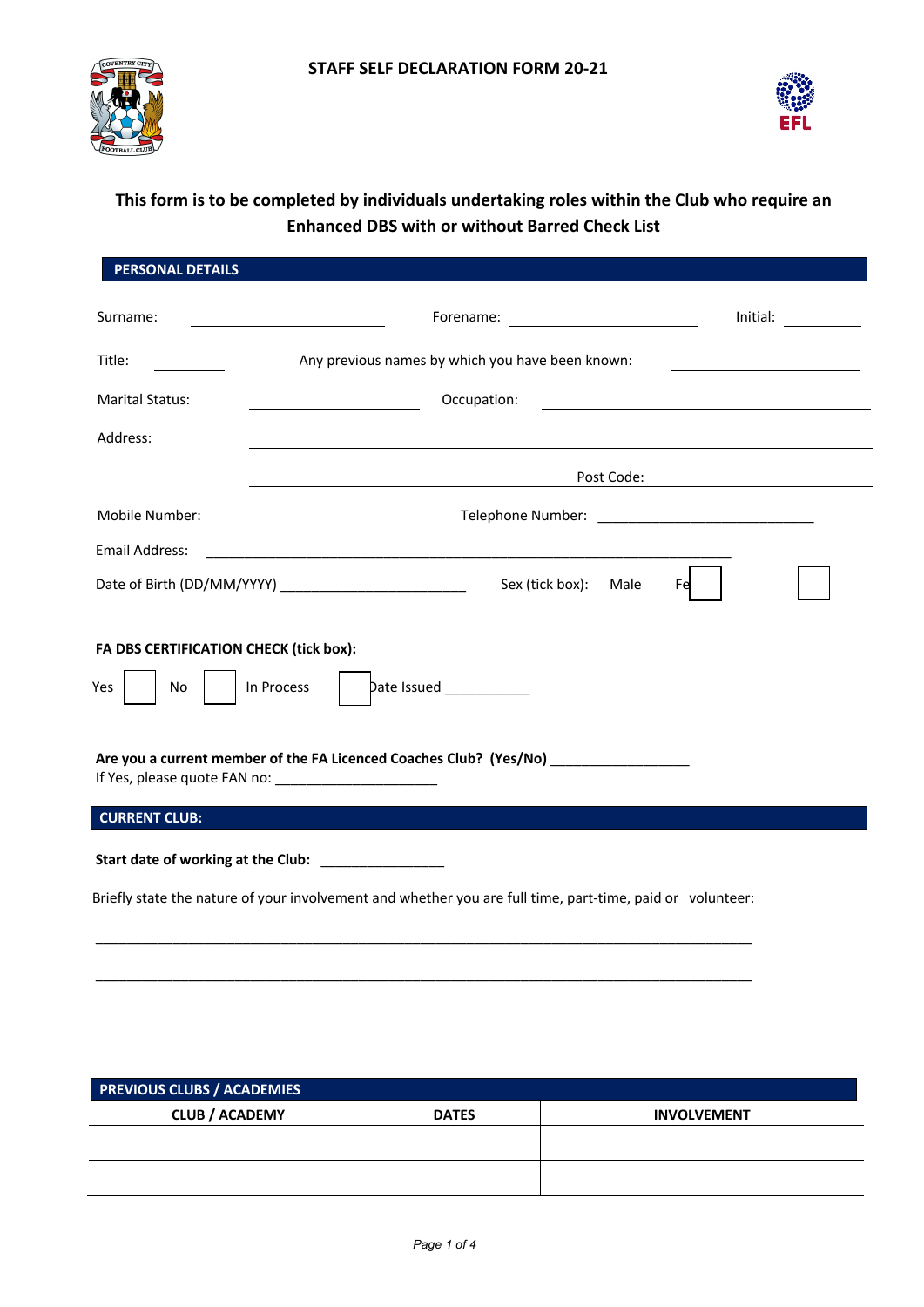



#### **SELF-DECLARATION**

**Coventry City Football Club** is committed to safeguarding and promoting the welfare of children and young people and expects all staff and volunteers to share this commitment. This role involves the supervision of and work with children and young people. This role will required a Criminal Records Check (**CRC**) through the Disclosure and Barring Service (**DBS**) and clearance for work in football by The FA. As such this post is exempt for the Rehabilitation of Offenders Act 1974 and the applicant must disclose all previous convictions including spent convictions. The definition of 'Spent Convictions' has changed and information on the list of offences that will never be filtered from a criminal records check can be found at http://bit.ly/1earpsY

You are required to provide full and accurate responses to the following questions. The questions are not solely related to conduct within England and Wales, but worldwide and references to any particular body, action or requirement includes any equivalent body, action or requirement in any other country(ies):

- 1. Do you have any convictions, cautions, reprimands or final warnings that are not "protected" as defined by the Rehabilitation of Offenders Act 1974 (exceptions) Order 1975 (Amended) 2013? **Yes/ No \***
- 2. Have you ever been known to any children's services department or to the police as being a risk or potential risk to children? **Yes/ No \***
- 3. Have you ever been the subject of any employment investigation and/or sanction by any organisation due to concerns about your behaviour towards children?

**Yes / No\***

5. Are you currently subject to an entry on the Children's Barred list?

#### **Yes / No \***

\* If the answers to any of the above questions is YES, you must supply full details, on a separate sheet in a sealed envelope marked 'Private & Confidential' and address the letter to the DSO in confidence, with this form.

Are you employed in a scouting capacity at any other professional football club? **Yes No**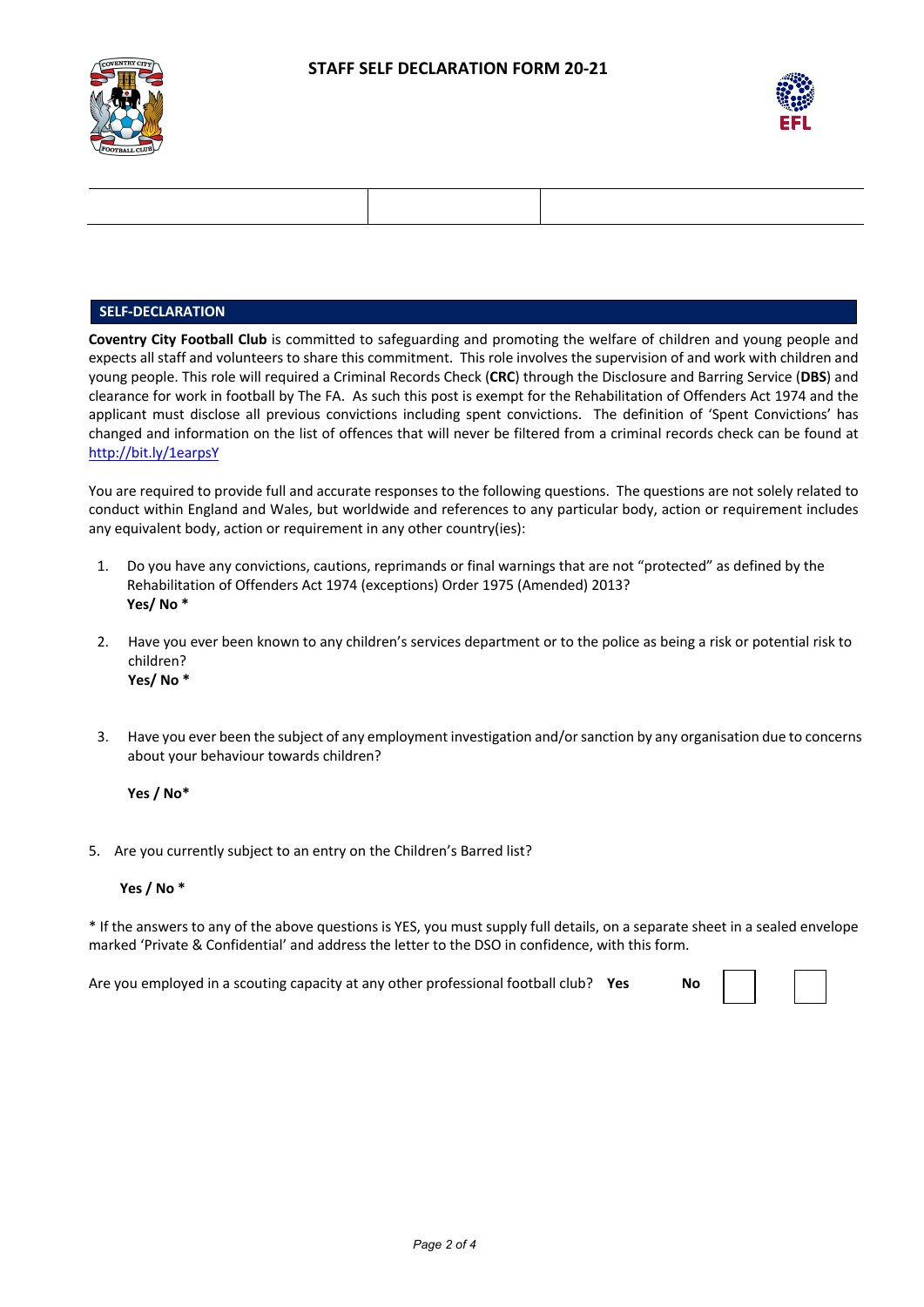



#### **OTHER CENTRES / CLUBS / SPORTS**

Set out details of any other involvement you have had in training / coaching / helping etc. at centres and Clubs or other sports related activities involving unsupervised contact with Under 18's within the last 12 months:

#### **IMPORTANT INFORMATION**

I have read and understand the notes regarding completion of this form.

I understand that I must, and agree that I will notify the CLUB DSO immediately of any change in status relating to the answers to the questions above (including any change in personal details) during the term of my employment/volunteering with the club. I acknowledge that I will be required to complete a self-declaration annually before the start of each season, or after any break in employment of more than 8 weeks.

I understand if I have knowingly provided false or misleading information on this or any recruitment documentation that I may be subject to disciplinary procedures and dismissal.

#### **CONFIRMATION SIGNATURE**

I certify that the above information is correct.

Signed: Date:

#### **DATA PROTECTION – USE OF DATA**

I hereby acknowledge that:

- for the purpose of the Data Protection Act 2018 and the General Data Protection Regulation (GDPR) the Club will hold and process the above personal data (including that relating to special categories of personal data and/or criminal convictions) for the purposes of complying with (a) its obligations both as employer of me in a regulated role but also (b) its obligations under the regulations of the league of which it is a member and the Football Association's Rules. The data to be held includes (a) the information on this form, (b) the results of employment decision regarding this information and (c) the results of the Disclosure and Barring check to be conducted in line with this consent.
- the Club will be submitting an application for the appropriate level of Disclosure and Barring check via the FA CRB service (GB Group) and confirm that I will provide the FA CRB with such information and documentation as required by them and also bring the original Certificate issued following that check (**DBS Certificate**) to a named person at the club to ensure that both The FA and the club can make a suitability/employment decision regarding my work with children.

I also consent to the relevant information regarding my DBS Certificate being held on the Club Single Central Record and also on the FA Whole Game System and in this regard agree that during English Football League (EFL) Safeguarding visits (performed by EFL for the purposes of allowing the EFL to discharge its functions as a regulatory, administrative and governing body of football) the EFL will request to see a copy of the SCR to assess compliance with the regulatory standards. A copy of the SCR will not be retained by the EFL but in the event the EFL ever has cause to receive any of my personal information it will handle such information in accordance with the English Football League Regulated Persons Privacy Policy available at https://www.efl.com/regulated-persons-privacy-policy/ (**EFL Policy**). I understand that the Club Single Central Record would include an acknowledgment if a risk assessment on suitability has taken place and that whist suitability